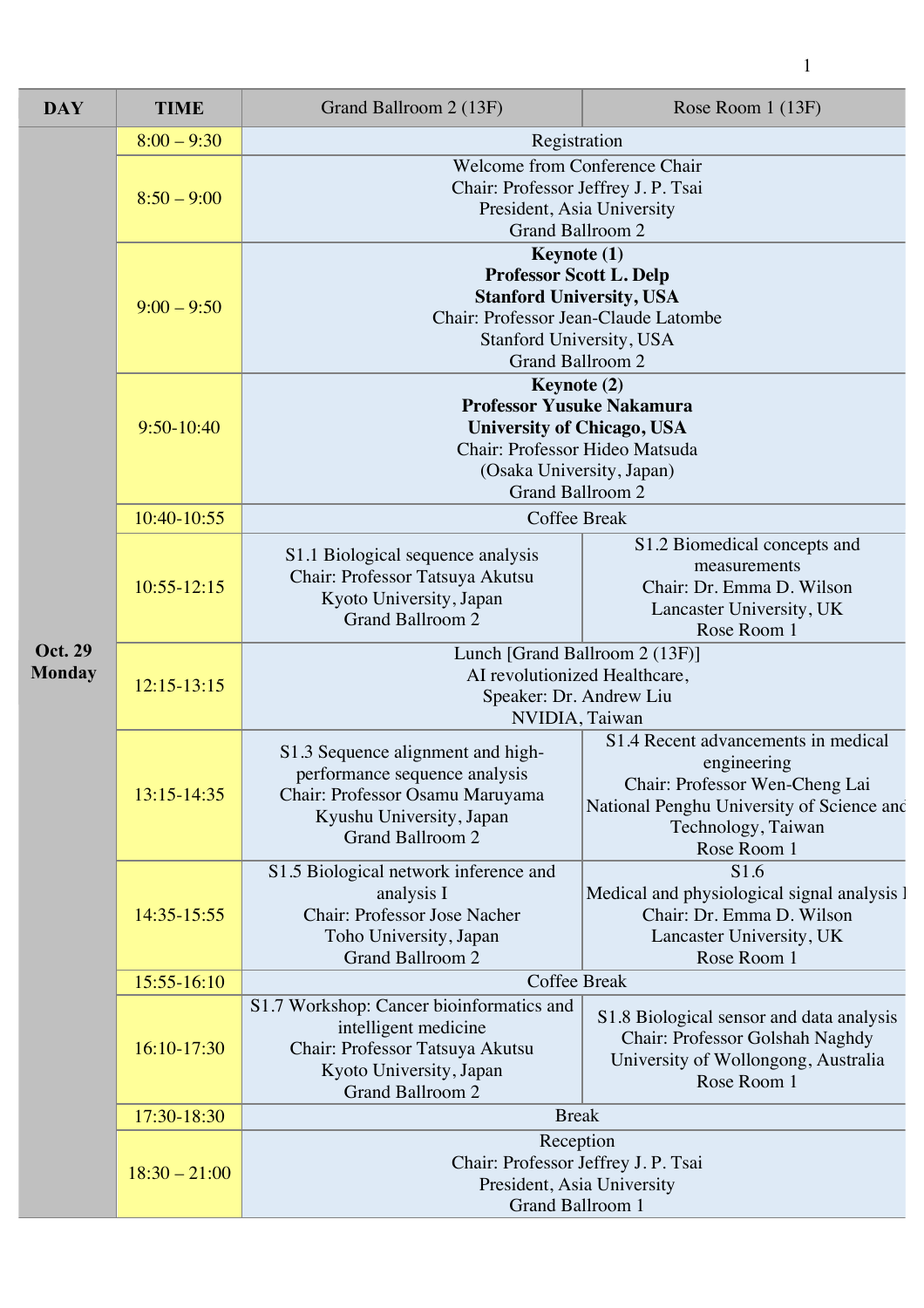|                                  | $8:00 - 9:30$   | Registration                                                                                                                                                                                                  |                                                                                                                                                     |
|----------------------------------|-----------------|---------------------------------------------------------------------------------------------------------------------------------------------------------------------------------------------------------------|-----------------------------------------------------------------------------------------------------------------------------------------------------|
|                                  | $9:00 - 9:50$   | Keynote (3)<br><b>Professor Pui-Yan Kwok</b><br>Academia Sinica, Taiwan<br>Chair: Professor Ka-Lok Ng<br>Asia University, Taiwan<br>Grand Ballroom 2                                                          |                                                                                                                                                     |
|                                  | 9:50-10:40      | Keynote (4)<br>Professor Lydia E. Kavraki<br><b>Rice University, USA</b><br>Chair: Professor Tatsuya Akutsu<br>Kyoto University, Japan<br><b>Grand Ballroom 2</b>                                             |                                                                                                                                                     |
|                                  | 10:40-10:55     | <b>Coffee Break</b>                                                                                                                                                                                           |                                                                                                                                                     |
| <b>Oct. 30</b><br><b>Tuesday</b> | $10:55 - 11:55$ | S2.1 Cancer bioinformatics<br>Chair: Professor Y-h Taguchi<br>Chou University, Japan<br><b>Grand Ballroom 2</b>                                                                                               | S2.2 Medical image and signal analysis I<br>Chair: Professor Kenshi Saho<br>Toyama Prefectural University, Japan<br>Rose Room 1                     |
|                                  | 11:55-13:00     | Lunch [The Plum Blossom Room1 (13F)]                                                                                                                                                                          |                                                                                                                                                     |
|                                  | 13:00-13:50     | Keynote (5)<br><b>Professor Antonios G. Mikos</b><br><b>Rice University, USA</b><br>Chair: Professor Ka-Lok Ng<br>Asia University, Taiwan<br><b>Grand Ballroom 2</b>                                          |                                                                                                                                                     |
|                                  | 13:50-15:50     | <b>S2.3 Tutorial:</b><br><b>Professor Nikolaos G Bourbakis</b><br><b>Wright State University, USA</b><br><b>Grand Ballroom 2</b>                                                                              | S2.4 Medical signal, sequence detection,<br><b>DNA</b> barcode<br>Chair: Professor Hiroshi Hagiwara<br>Ritsumeikan University, Japan<br>Rose Room 1 |
|                                  | 15:50-16:05     | Coffee Break                                                                                                                                                                                                  |                                                                                                                                                     |
|                                  | 16:05-17:25     | S2.5 Cancer and medical bioinformatics<br>Chair: Professor Hsueh-Ting Chu<br>Asia University, Taiwan<br><b>Grand Ballroom 2</b>                                                                               | S2.6 Medical image and signal analysis II<br>Chair: Professor Nikolaos G Bourbakis<br>Wright State University, USA<br>Rose Room 1                   |
|                                  | $17:25 - 18:30$ | <b>Break</b>                                                                                                                                                                                                  |                                                                                                                                                     |
|                                  | $18:30 - 21:00$ | Banquet<br>Keynote (6)<br><b>Professor Jan-Gowth Chang</b><br><b>China Medical University, Taiwan</b><br>Chair: Professor Jeffrey J. P. Tsai<br>President, Asia University, Taiwan<br><b>Grand Ballroom 1</b> |                                                                                                                                                     |
|                                  |                 |                                                                                                                                                                                                               |                                                                                                                                                     |

2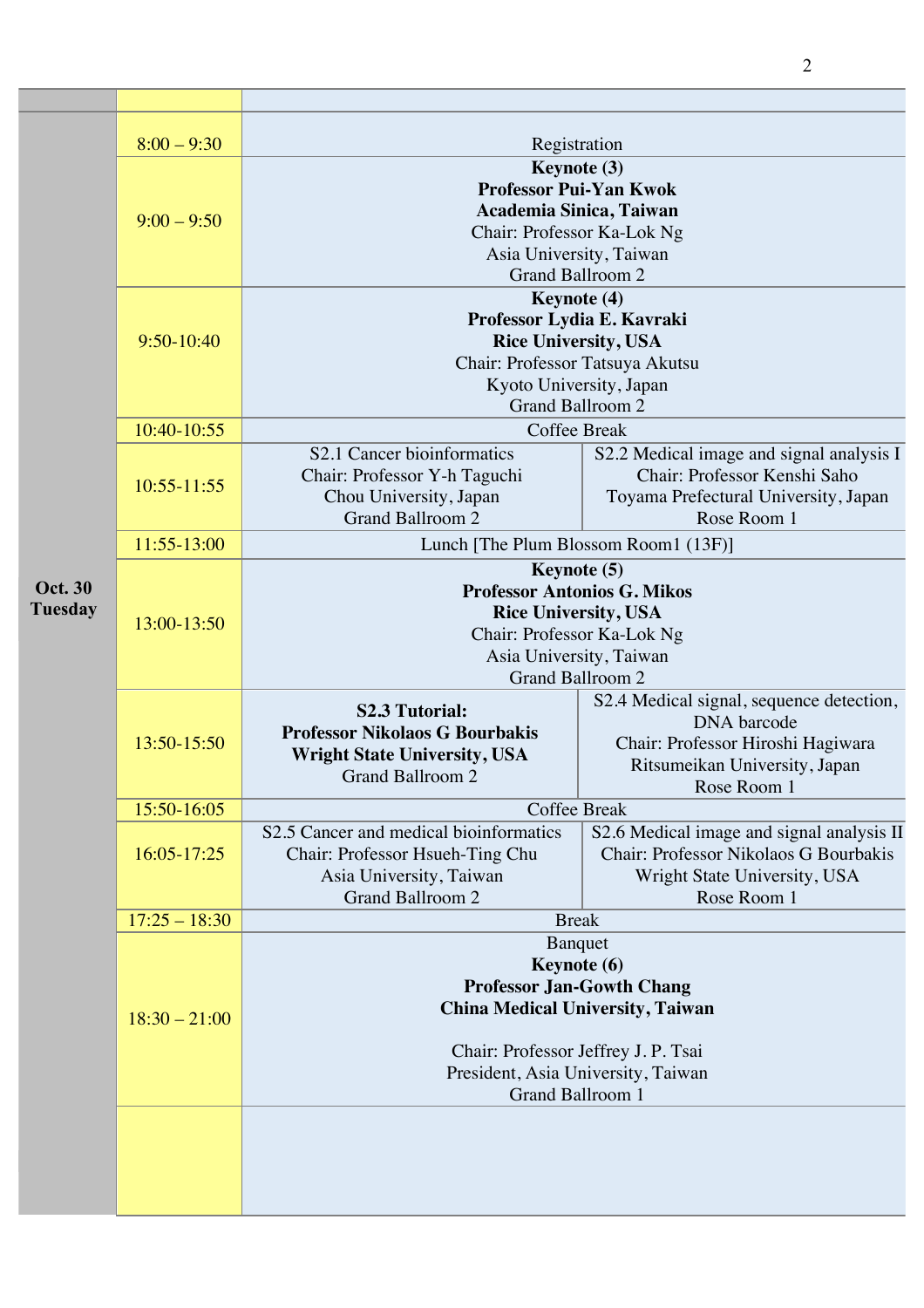|                      | $8:00 - 9:00$   | Registration                                                                                                                                                        |                                                                                                                                                               |
|----------------------|-----------------|---------------------------------------------------------------------------------------------------------------------------------------------------------------------|---------------------------------------------------------------------------------------------------------------------------------------------------------------|
| Oct. 31<br>Wednesday | $9:00 - 9:50$   | <b>Keynote</b> (7)<br><b>Professor Wen-Hsiung Li</b><br>Academia Sinica, Taiwan<br>Chair: Professor Chi-Ren Shyu<br>University of Missouri, USA<br>Grand Ballroom 2 |                                                                                                                                                               |
|                      | $9:50-10:50$    | S3.1 Special paper session<br>- Biomedical Big Data<br>Chair: Professor Jan-Gowth Chang<br>China Medical University, Taiwan<br>Grand Ballroom 2                     | S3.2 Biological text mining and biomedica<br>informatics<br>Chair: Dr. Khai Nguyen<br>National Institute of Informatics, Japan<br>Rose Room 1                 |
|                      | $10:50 - 11:05$ | Coffee Break                                                                                                                                                        |                                                                                                                                                               |
|                      | 11:05-12:05     | S3.3: Biological network inference and<br>analysis II<br>Chair: Professor Wen-Ling Chan<br>Asia University, Taiwan<br><b>Grand Ballroom 2</b>                       | S3.4 Computational Modeling and sensor<br>in biomedical engineering<br>Chair: Professor Michael Yong Zhao<br>Nazarbayev University, Kazakhstan<br>Rose Room 1 |
|                      | $12:05 - 13:00$ | Lunch [The Plum Blossom Room 1 (13F)] (Close)                                                                                                                       |                                                                                                                                                               |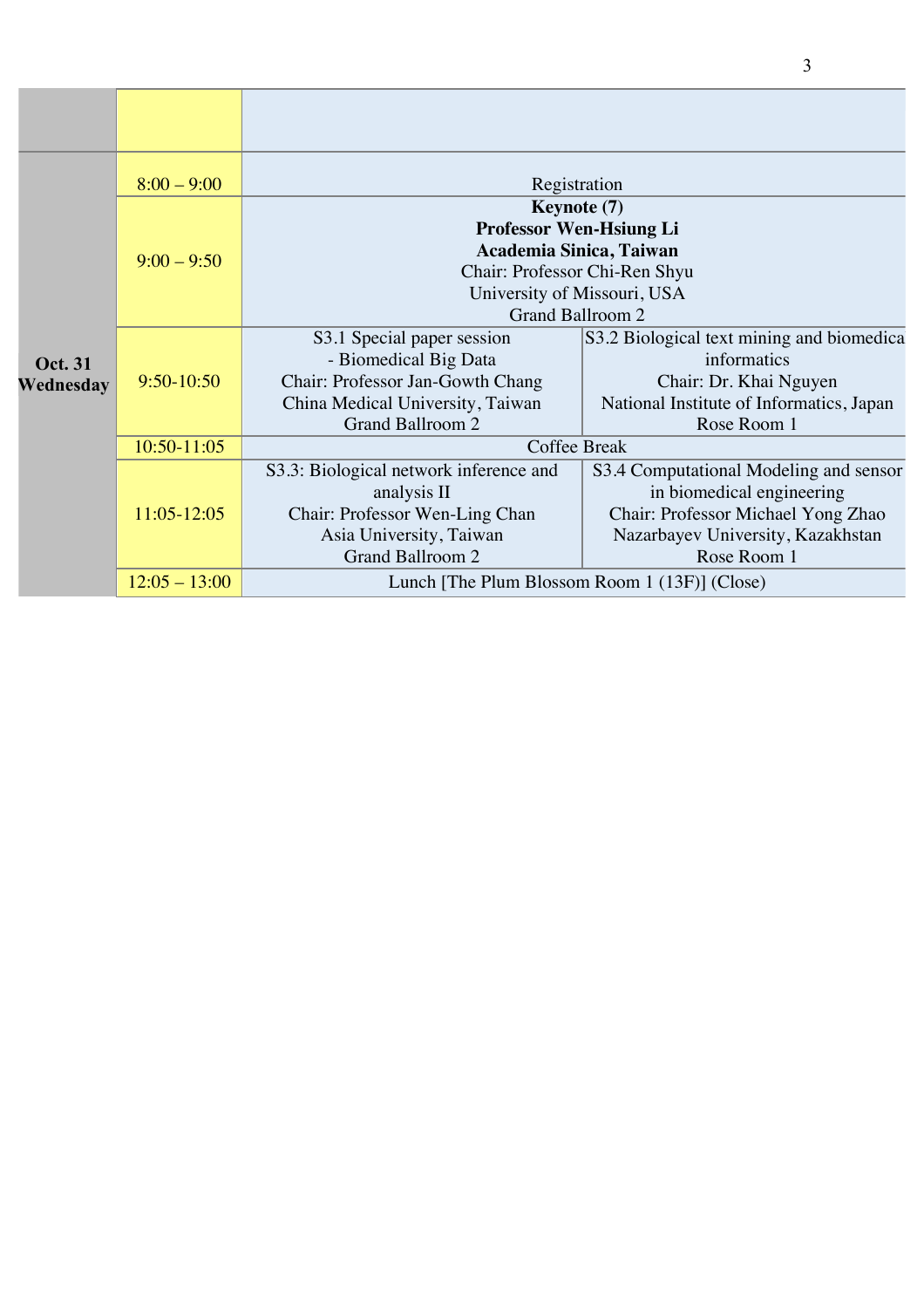#### **S1.1: Biological sequence analysis**

DegSampler: Collapsed Gibbs sampler for detecting E3 binding sites\* Osamu Maruyama and Fumiko Matsuzaki

Constructing the Relationship Tree of All Viruses via Whole Genomic Sequences Jing-Doo Wang and Yi-Chun Wang

Stratification of Human Gut Microbiome and Building a SVM-Based Classifier

His-Chung Kung, Jeffrey J. P. Tsai, Rong-Ming Chen and Rouh-Mei Hu

Protein Secondary Structural Class Prediction Using Effective Feature Modeling and Machine Learning Techniques

Sanjay Bankapur and Nagamma Patil

# **S1.2: Biomedical concepts, measurements and image analysis**

Model Predictive and Proportional Integral Control of Blood Clotting Speed Using Warfarin When Data Are Missing\*

Emma D. Wilson, Quentin Clairon, Robin Henderson and C. James Taylor

Stochastic Non-minimal State Space Control with Application to Automated Drug Delivery\*

Emma D. Wilson, Quentin Clairon and C. James Taylor

Adjacent Network for Semantic Segmentation of Liver CT Scans\*

Indriani Puspitasari Astono, James S. Welsh and Stephan Chalup

Texture biomarkers of Alzheimer's disease and disease progression in the mouse retina\* Ana Nunes, António Ambrósio, Miguel Castelo-Branco and Rui Bernardes

#### **S1.3: Sequence alignment and high-performance sequence analysis**

Detection of Errors in Multi-Genome Alignments Using Machine Learning Approaches\* Jaspal Singh, Ramchalam Kinattinkara Ramakrishnan and Mathieu Blanchette

A High-Performance Sequence Analysis Engine for Shotgun Metagenomics through GPU Acceleration\*

> Ying-Feng Hsu, Morito Matsuoka, Nicolas Jung, Yuki Matsumoto, Daisuke Motooka and Shota Nakamura

RLALIGN: A Reinforcement Learning Approach for Multiple Sequence Alignment Ramchalam Kinattinkara Ramakrishnan, Jaspal Singh and Mathieu Blanchette

An Efficient GPU-based de Bruijn Graph Construction Algorithm for Micro-Assembly Shanshan Ren, Nauman Ahmed, Koen Bertels and Zaid Al-Ars

# **S1.4: Recent advancement in medical engineering**

Low Cost Micro-Droplet Formation Chip with a Hand-Operated Suction Syringe\* Gamal Abdel Nasser, Ahmed M.R. Fath El-Bab, Hisham Mohamed and Ahmed Abouelsoud

- A parametric 3D-printed body-powered hand prosthesis based on the four-bar linkage mechanism\* Marlene Bustamante, Rodrigo Vega-Centeno, Midori Sánchez and Renato Mio
- Design of a Portable Radial Piston Pneumatic Compressor for Wearable Robot System Ryeonho Kang, Ho Seon Choi and Yoon Su Baek
- SAR ADC with DAC and SC Low-Pass Filter for Positron Emission Tomography Application Wen Cheng Lai
- Study on the Channel Characteristics of Auxiliary Medical Devices Based on MDAPSK Technology Xueping Li, Yuan Yang and Ningmei Yu

#### **S1.5: Biological network inference and analysis I**

Inference of Genetic Networks Using Random Forests: Use of Different Weights for Time-series and Static Gene Expression Data\*

Shuhei Kimura, Masato Tokuhisa and Mariko Okada-Hatakeyama

An Intensive Search for Higher-order Gene-gene Interactions by Improving Deep Learning Model\* Suneetha Uppu and Aneesh Krishna

Interpretable Prediction of Vascular Diseases from Electronic Health Records via Deep Attention Networks\*

> Seunghyun Park, You Jin Kim, Jeong Whun Kim, Jin Joo Park, Borim Ryu and Jung-Woo Ha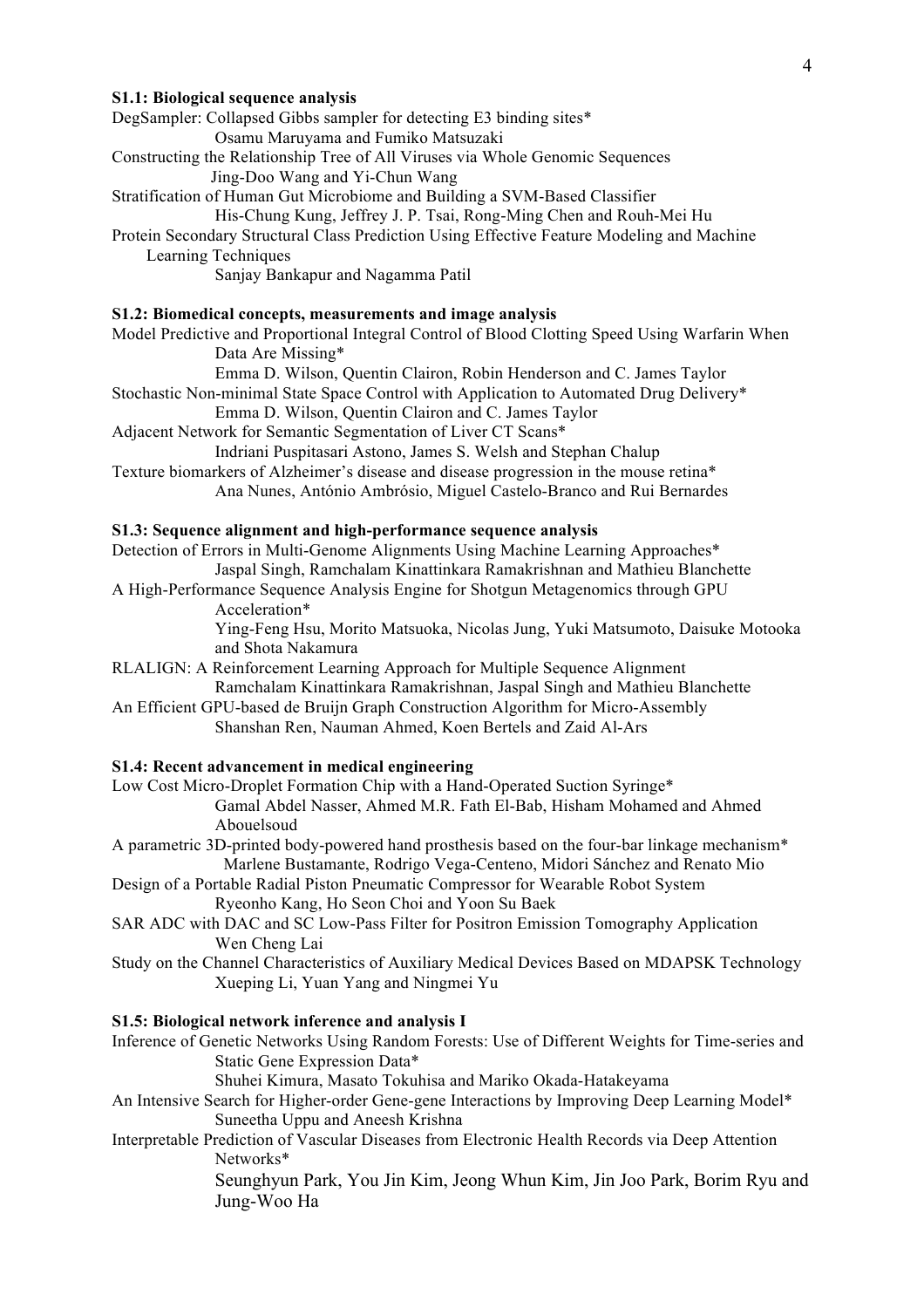Pathway Analysis of Marker Genes for Leukemia Cancer Using Enhanced Genetic Algorithm-Neural Network (enGANN)

Hau Cherng Wong, Christine Siew Ken Lee and Dong Ling Tong

SIPMA: a systematic identification of protein–protein interactions in *Zea mays* using autocorrelation features in a machine-learning framework

Mst. Shamima Khatun, Md. Mehedi Hasan, Md. Nurul Haque Mollah and Hiroyuki Kurata

## **S1.6: Medical and physiological signal analysis I**

Biomedical Data Acquisition and Processing to Recognize Emotions for Affective Learning\* Armin Gruenewald, David Kroenert, Jonas Poehler, Rainer Brueck, Frédéric Li, Kathrin Schnieber, Artur Piet, Julian Littau, Marcin Grzegorzek, Henrik Kampling and BjoernNiehaves

KnowPain: Automated System for Detecting Pain in Neonates from Videos\*

Rajkumar Theagarajan, Bhanu Bir, Danilyn Angeles and Federico Pala

- Brain Structural and Functional Representation Based on the Local Global Graph Methodology Spyridon Manganas, Nikolaos Bourbakis and Konstantinos Michalopoulos
- Comparison of Region of Interest Segmentation Methods for Video-based Heart Rate Measurements Peixi Li, Yannick Benezeth, Keisuke Nakamura, Randy Gomez, Chao Li and Fan Yang

## **S1.7: Workshop: Cancer bioinformatics and intelligent medicine**

Deep Learning with Evolutionary and Genomic Profiles for Identifying Cancer Subtypes Chun-Yu Lin, Peiying Ruan, Ruiming Li, Jinn-Moon Yang, Simon See and Tatsuya Akutsu

Convolutional Neural Network Approach to Lung Cancer Classification Integrating Protein Interaction Network and Gene Expression Profiles

> Teppei Matsubara, Tomoshiro Ochiai, Morihiro Hayashida, Tatsuya Akutsu and Jose Nacher

Identification of the PCa28 gene signature as a predictor in prostate cancer

Jung-Yu Lee, Si-Yu Lin, Yi-Hsuan Chuang, Sing-Han Huang, Yu-Yao Tseng, Chun-Yu Lin, Hung-Jung Wang and Jinn-Moon Yang

Detection of Fusion Genes from Human Breast Cancer Cell-line RNA-Seq Data Using Shifted Short Read Clustering

Yoshiaki Sota, Shigeto Seno, Hironori Shigeta, Naoki Osato, Masafumi Shimoda, Shinzaburo Noguchi and Hideo Matsuda

# **S1.8: Biological sensor, device and data analysis**

Recovering a Chemotopic Feature Space from a Group of Fruit Fly Antenna Chemosensors\* Martin Strauch, Latha Mukunda, Alja Lüdke, C. Giovanni Galizia and Dorit Merhof Mechanical Testing Methods for Body-Powered Upper-Limb Prostheses\* Renato Mio, Midori Sánchez and Quino Valverde Investigating Electrode Sites for Intention Detection During Robot Based Hand Movement Using EEG-BCI System Maryam Butt, Golshah Naghdy, Fazel Naghdy, Geoffrey Murray and Haiping Du Remote Assessment of Gait Deterioration Due to Memory Impairment in Elderly Adults Using Micro-Doppler Radar Kenshi Saho, KazukiUemura and Michito Matsumoto Estimating GRF (Ground Reaction Force) and Calibrating CoP (Center of Pressure) of an Insole Measured by an Low-Cost Sensor with Neural Network Ho Seon Choi, Myounghoon Shim, Chang Hee Lee and Yoon Su Baek

## **S2.1: Cancer bioinformatics**

MVPNets: Multi-Viewing Path Deep Learning Neural Networks for Magnification Invariant Diagnosis in Breast Cancer\* Padmaja Jonnalagedda, Daniel Schmolze and Bir Bhanu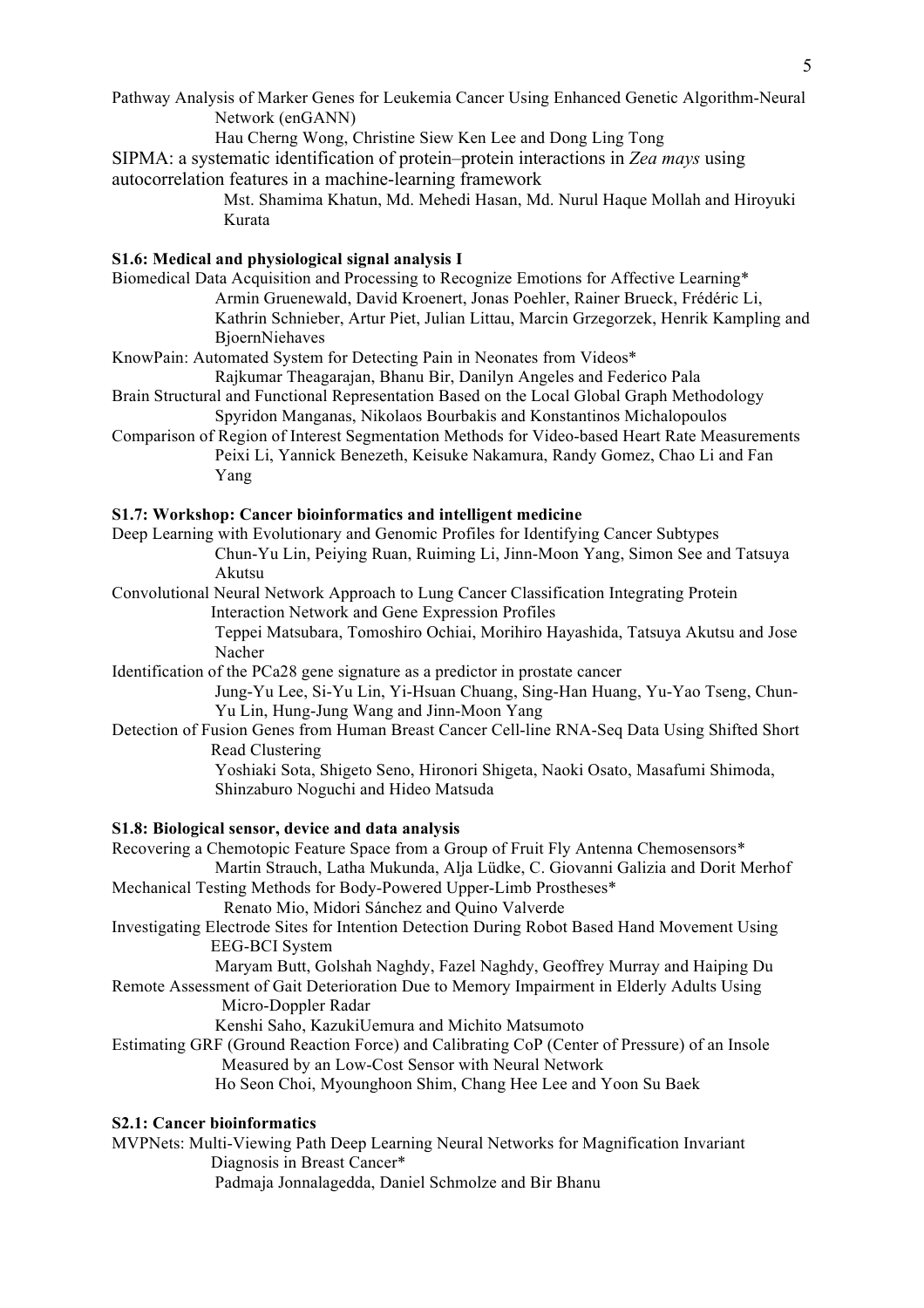Tensor Decomposition-based Unsupervised Feature Extraction for Integrated Analysis of TCGA Data on MicroRNA Expression and Promoter Methylation of Genes in Ovarian Cancer\* Y-H. Taguchi and Ka-Lok Ng

Cancer Screening Using Biomimetic Pattern Recognition with Hyper-Dimensional Structures Leonila Lagunes and Charles H. Lee

## **S2.2: Medical image and signal analysis I**

Automated Evaluation of Hand Motor Function Recovery by Using Finger Pressure Sensing Device for Home Rehabilitation\* Yuta Furudate, Nanami Onuki, Kaori Chiba, Yuji Ishida and Sadayoshi Mikami The delta generalized labeled multi-Bernoulli filter for cell tracking\* Chunmei Shi, Junjie Wang, Lingling Zhao and Xiaohong Su Software Defined Radio-Based Testbed for Wireless Body Area Network Zhiyu Chen, Junchao Wang, Kaining Han and Zeljko Zilic Nonlinear CMOS Image Sensor with SOC Integrated Local Contrast Stretch for Bio-microfluidic Imaging Nan Lyu, Likang Xu, Ningmei Yu and Hejiu Zhang

**S2.3 Tutorial: Assistive Research Biotechnologies for People in Need**

Professor Nikolaos G Bourbakis

#### **S2.4: Medical signal, sequence detection, DNA barcode**

Decision Theory-Based DNA Barcoding Through Quick Response Code Representation\* Cheng-Hong Yang, Kuo-Chuan Wu, Hsueh-Wei Chang and Li-Yeh Chuang Species Identification using Partial DNA Sequence: A Machine Learning Approachn using Partial DNA Sequence: A Machine Learning Approach\* Tasnim Kabir, Abida Sanjana Shemonti and Atif Hasan Rahman Comparative Analysis of System-Level Acceleration Techniques in Bioinformatics: A Case Study of Accelerating the Smith-Waterman Algorithm for BWA-MEM Ernst Houtgast, Vlad-Mihai Sima, Koen Bertels and Zaid Al-Ars Psycho-physiological Changes Depend on Differences in the Presentation Ratio of Non-target Stimuli Hiroaki Yoshikawa and Hiroshi Hagiwara Quantitative Frailty Assessment Using Activity of Daily Living (ADL) Yasmeen Naz Panhwar, Fazel Naghdy, David Stirling, Golshah Naghdy and Janette Potter Novel Parameters for ECG Signal Analysis Irrespective of Patient's Age, Sex and Heart Rate Salah Hamdi, Asma Ben Abdallah and Mohamed Hedi Bedoui Improved Multifactor Dimensionality Reduction for Epistasis Detection Li-Yeh Chuang, Cheng-Hong Yang and Yu-Da Lin **S2.5: Cancer and medical bioinformatics** Identification of Several Core Overexpressed MicroRNAs that Could Predict Survival in Patients with Ovarian Cancer\* Eskezeia Y. Dessie, Ezra B. Wijaya, Chien-Hung Huang, David Agustriawan, Jeffrey J.P Tsai and Ka-Lok Ng

- Quantitative Analysis of ECI2 Expression from RNA-seq for Breast Cancer Gene Signatures Ming-Yi Yen, Hsueh-Ting Chu, Yu-Ching Chen and Jeffrey J. P. Tsai
- Identification of Potential Long Non-coding RNA Biomarkers for Breast Cancer Patients with Somatic BRCA1 Mutations from RNA-Seq Datasets
- Jia-Hua Cai, Yu-Ching Chen, Hsueh-Ting Chu and Jeffrey J. P. Tsai The Potential Dual-target Inhibitors for HER2/HSP90 Proteins from Traditional Chinese Medicine Jhih-Ying Chen, Chia-Min Chen, Pei-Chun Chang and Jeffrey J.P. Tsai
- Regression-based Documents Reranking for Precision Medicine

Juncheng Ding, Wei Jin and Haihua Chen

## **S2.6: Medical image and signal analysis II**

Detection of *H. pylori* Induced Gastric Inflammation by Diffuse Reflectance Analysis\*